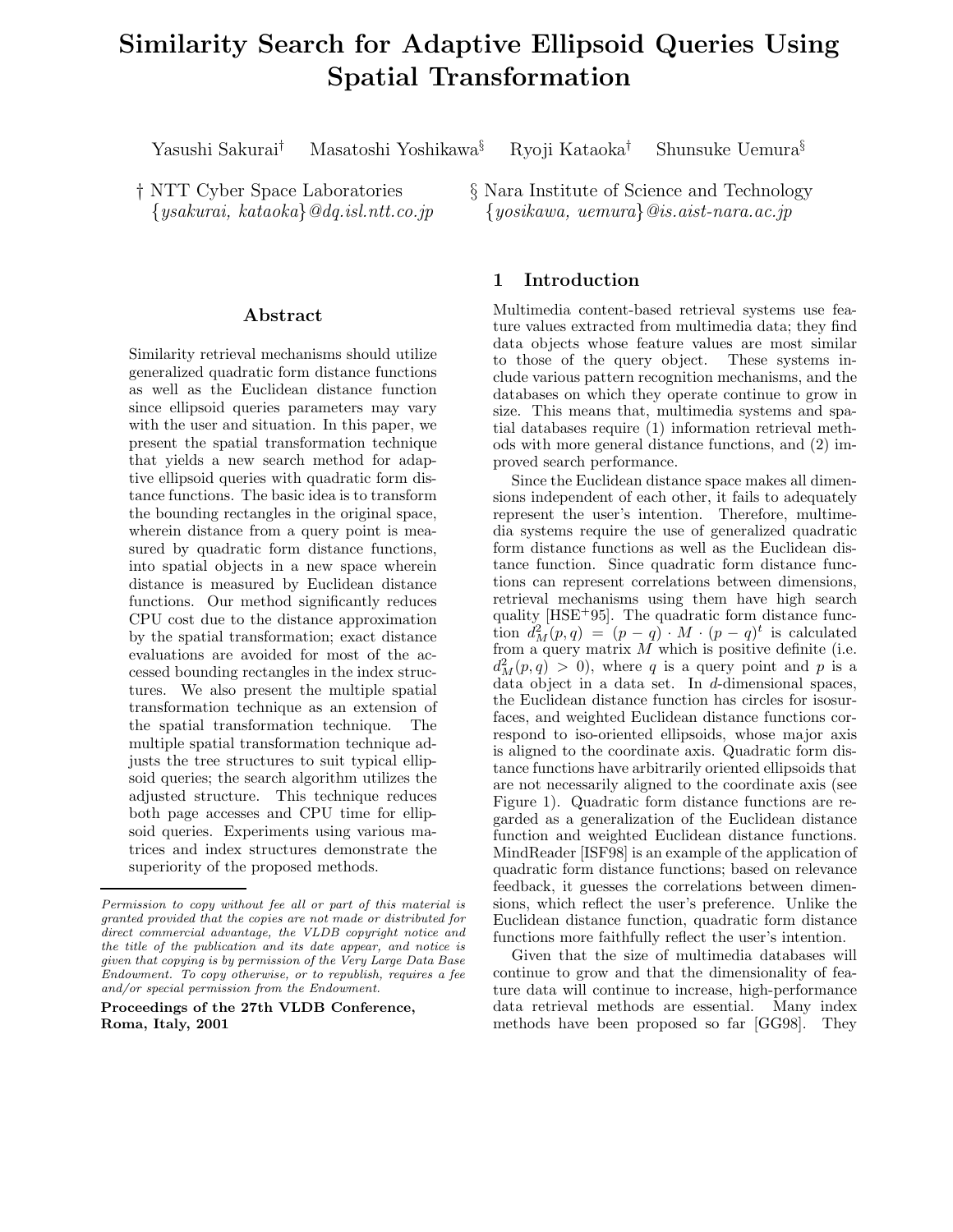

(a) Euclidean (b) weighted Euclidean (c) quadratic form

Figure 1: Isosurfaces for various distance functions.

include data-partitioning index trees (e.g. the  $R^*$ tree [BKSS90], the X-tree [BKK96] and the A-tree [SYUK00]). Nearest neighbor search methods using such indices have also been proposed [RKV95] [HS95]. In particular, the A-tree is reported to offer good performance for high-dimensional data [SYUK00]. Unfortunately, most spatial access methods were designed for searches based on the Euclidean distance function, so new spatial access methods that are suited to ellipsoid queries based on quadratic form distance functions are needed. In addition, image retrieval mechanisms using various user-adaptable distance functions [FSA+95] [HSE+95] and relevance feedback mechanisms that guess the user's desires, such as MARS [RHM97] and MindReader [ISF98], deal with queries whose parameters can vary with the user and situation. These mechanisms require search methods that can support adaptive queries.

The goal of our work is to create a search method for adaptive ellipsoid queries that can find similar objects efficiently. Various metric indices (e.g. the Mtree [CPZ97] and the mvp-tree [BO97]) have been proposed as indexing methods for arbitrary distance functions. However, these indices cannot be applied to systems that handle changeable distance functions and, thus, they are not functionally adequate to support adaptive ellipsoid queries. In [SK97], Seidl et al. presented a search algorithm for adaptive ellipsoid queries on index structures that calculates exact distances between query points and MBRs (Minimum Bounding Rectangles). In [ABKS98], Ankerst et al. presented a search method that reduces the number of exact quadratic form distance calculations needed and so reduces the CPU time by using MBB (Minimum Bounding Box) distance functions and MBS (Minimum Bounding Sphere) distance functions, which we call the MBB-MBS approximation technique in this paper. However, this technique's search cost increases as dimensionality grows or as the query ellipsoid becomes flatter.

To overcome the disadvantages of the MBB-MBS approximation technique for ellipsoid queries, we have developed an approximation technique, the Spatial Transformation Technique (STT). The basic idea of STT is to transform the MBRs, whose distance from a query point is measured by the quadratic form distance functions, into rectangles, whose distance is measured by the Euclidean distance functions. Its approximation quality is high even when the flatness of query ellipsoids and dimensionality are high, and yet STT has a low CPU cost. We also developed the Multiple Spatial Transformation Technique (MSTT).

MSTT adjusts the tree structures to suit typical ellipsoid queries; this technique reduces the number of page accesses as well as the CPU cost because the search algorithm utilizes the adjusted structure.

The remainder of this paper is organized as follows. Section 2 is a summary of the analysis of the MBB-MBS approximation technique. Section 3 describes the motivation, definitions and algorithms of STT. Section 4 describes MSTT. Section 5 gives the results of a performance evaluation of STT and MSTT. Finally, Section 6 concludes the paper.

# **2 Problems of Search Methods for Adaptive Ellipsoid Queries**

This section summarizes the properties and problems of the MBB-MBS approximation technique.

## **2.1 Search Methods for Adaptive Ellipsoid Queries**

The search algorithm of [SK97] for ellipsoid queries on index structures calculates exact distances between query points and MBRs (Minimum Bounding Rectangles). This search method supports adaptive ellipsoid queries with variable distance functions by using index structures. However, the calculations of distance between query points and MBRs incurs CPU costs as high as  $O(\omega \cdot d^2)$  time, where d is dimensionality and  $\omega$  denotes the number of iterations. The CPU time represents a high percentage of the overall search time. Ankerst et al. [ABKS98] developed the MBB-MBS approximation technique that reduces the number of exact quadratic form distance calculations needed (and, in so doing, reduces the CPU time for ellipsoid queries) by using MBB (Minimum Bounding Box) distance functions and MBS (Minimum Bounding Sphere) distance functions. The following definitions formalize the MBB distance function and the MBS distance function for d-dimensional spaces:

$$
d_{MBB(M)}^2(p,q) = \max_{i=1}^d \left( \frac{(p_i - q_i)^2}{(M^{-1})_{ii}} \right), \quad (1)
$$

$$
d_{MBS(M)}^2(p,q) = \lambda_{M_{min}}^2 \cdot (p-q)^2, \tag{2}
$$

where  $\lambda_{M_i}$  ( $i = 1, \dots, d$ ) are the eigenvalues of M, and  $\lambda_{M_{min}}$  is the lowest eigenvalue of M. The MBB distance functions approximate an ellipsoid query area by a bounding box that totally encloses the query area. The MBS distance functions use a bounding sphere for the approximation. Both approximation techniques require  $O(d)$  time for their calculations.

## **2.2 Summary of Experimental Evaluation and Analysis**

We have performed extensive experiments to analyze the MBB-MBS approximation technique. In the evaluation, we varied matrix flatness and dimensionality.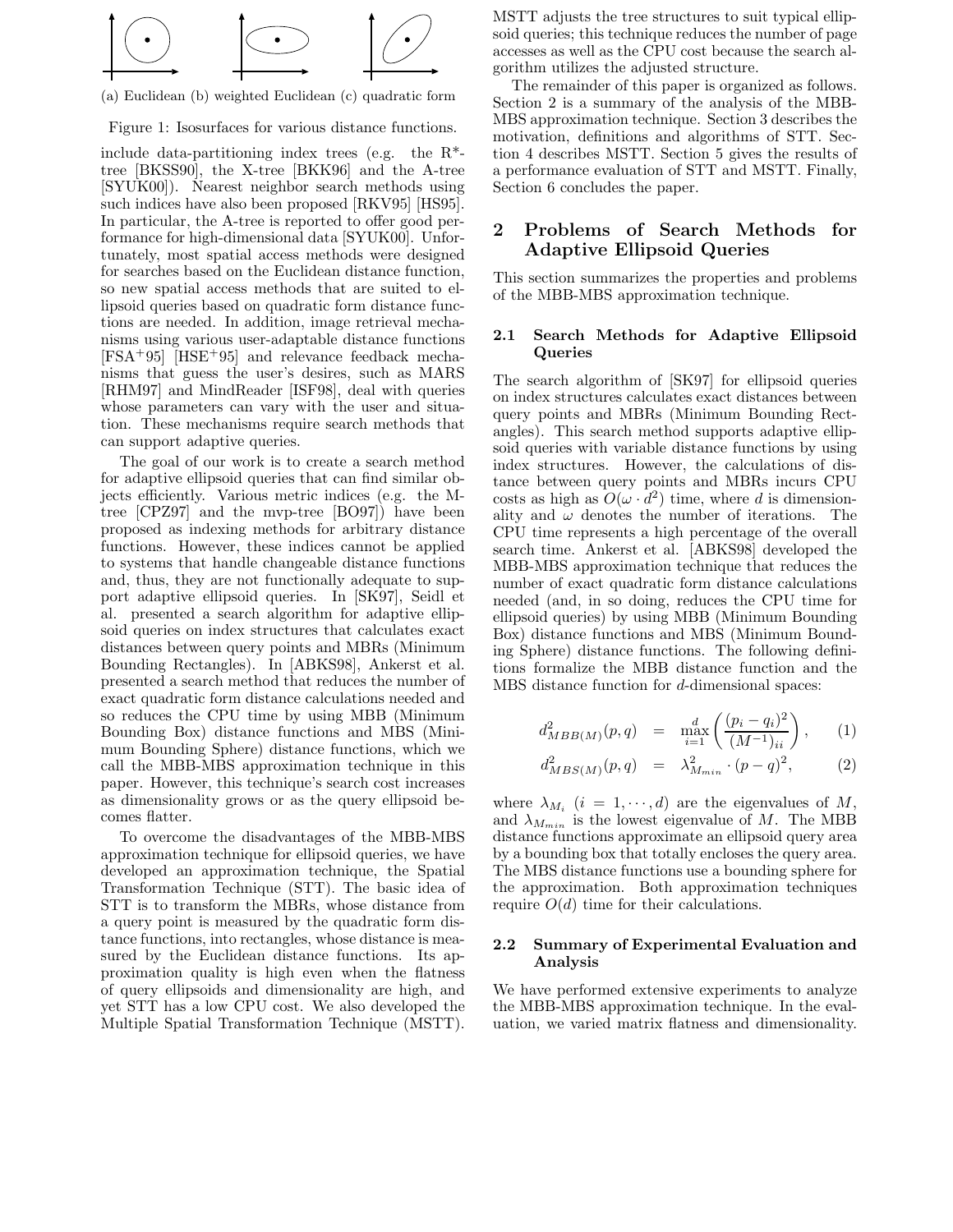The flatness of a query matrix  $M$  ( $det(M) = 1$ ) is evaluated as follows:

$$
\sigma_M^2 = \sum_{i=1}^d (\lambda_{M_i} - \overline{\lambda}_M)^2, \quad \overline{\lambda}_M = \sum_{j=0}^d \frac{\lambda_{M_j}}{d},
$$

where  $\lambda_{M_i}$  is the *i*-th dimensional eigenvalue and  $\lambda_M$ is the average of the eigenvalues of  $M$ . In this paper, the variance  $\sigma_M^2$  is called the flatness of M. Before calculating  $\sigma_M^2$ , all matrices were normalized <sup>1</sup> with  $det(M) = 1$ . Here, the flatness of the unit matrix that represents searching in the Euclidean space, is 0.

The details of the experiments are described in [SYKU01]. Our experiments revealed that the MBB-MBS approximation technique has the following problems:

## (P1) **CPU time**

For both MBB and MBS approximation functions, approximation quality decreases as either dimensionality or matrix flatness grows. As a result, the number of exact quadratic form distance calculations increases, thus leading to a high CPU time.

#### (P2) **Node accesses**

Index structures are constructed to find target objects in the Euclidean space efficiently, and the search algorithms utilize the resulting index structures. Therefore, as matrix flatness grows, the number of node accesses increases. This leads to increases in both CPU time and number of page accesses.

The problems revealed serve as the basis for developing our proposed methods. To cope with (P1), we developed the spatial transform technique; this technique achieves high quality approximations and superior performance. To overcome (P2), we developed an extension of the spatial transformation technique, called the multiple spatial transformation technique. This technique reduces both CPU time and the number of page accesses.

## **3 Spatial Transformation Technique**

In this section, we describe the Spatial Transformation Technique (STT), which approximates the quadratic form distance between a query point and a bounding rectangle. Like the MBB-MBS approximation technique, STT guarantees no false drops and so returns exact answers to any query.

## **3.1 Basic Ideas**

In computing the exact distance for quadratic form distance functions, calculating the distance between a query point and MBRs in the index structures incurs a high CPU cost, and moreover, the calculations need to be iterated. That is, the complexity is  $O(\omega \cdot d^2)$ , where  $\omega$  denotes the number of iterations. The basic idea of STT is to transform the MBRs, whose distance from a query point is measured by the quadratic form distance functions, into rectangles whose distance is measured by the Euclidean distance functions. STT requires no iteration. The transformation contributes to reducing CPU time. As shown in the problem (P1), the MBB-MBS approximation technique is not effective when either the dimensionality or flatness of query matrices is high. STT requires less CPU time and offers great efficiency even when dimensionality and matrix flatness are high, because of its high approximation quality. In this section, we first define the spatial transformation and then describe a spatial transformation technique for bounding rectangles in index structures.

#### **3.2 Definition of Spatial Transformation**

Given a query matrix  $M$  and a query point  $q$ , the quadratic form distance between  $q$  and a point  $p$  in a d-dimensional space  $S$  is defined as follows:

$$
d_M^2(p,q) = (p-q) \cdot M \cdot (p-q)^t. \tag{3}
$$

Since  $M$  is positive definite, the spectral decomposition of M can be calculated as:

$$
M = E_M \cdot \Lambda_M \cdot E_M^t,\tag{4}
$$

where  $E_M$  is the set of the eigenvectors of  $M$ , and the diagonal matrix

 $\Lambda_M = diag(\lambda_{M_1}, \lambda_{M_2}, \ldots, \lambda_{M_d})$  consists of the eigenvalues  $\lambda_{M_1}, \lambda_{M_2}, \ldots, \lambda_{M_d}$  of M. From Equations (3) (4), we obtain:

$$
d_M^2(p,q) = (p-q) \cdot E_M \cdot \Lambda_M \cdot E_M^t \cdot (p-q)^t. \tag{5}
$$

When considering point  $p' = (p - q) \cdot E_M \cdot \Lambda_M^{\frac{1}{2}}$  in the Euclidean space  $\mathcal{S}'$ , Equation (5) denotes that the Euclidean distance between the origin O and  $p'$  in  $\mathcal{S}'$ is equal to the quadratic form distance  $d_M^2(p,q)$  (i.e.  $d_M^2(p,q) = p' \cdot p'^t$ . Here, the transformation matrix of  $\overline{M}$  is defined as:

$$
A_M = E_M \cdot \Lambda_M^{\frac{1}{2}}.\t\t(6)
$$

 $A_M$  transforms the quadratic form distances within  $S$ into the Euclidean distances within  $\mathcal{S}'$ . It yields the so called spatial transformation of  $p$  into  $p'$ .

## **3.3 Spatial Transformation of Rectangles for Distance Calculation**

STT gives the spatial transformation of rectangles in index structures. Figure 2 illustrates the spatial transformation of a rectangle. In this figure, the bounding rectangle  $P$  in  $S$  is transformed into the d-dimensional parallelogram  $P'$  in  $S'$ . Since the calculation of distance between the origin  $O$  and polygons in highdimensional spaces incurs a high CPU cost, STT approximates  $P'$  by rectangle R as shown in Figure 2(b).

<sup>1</sup> Normalization of matrices is described in Section 4.4.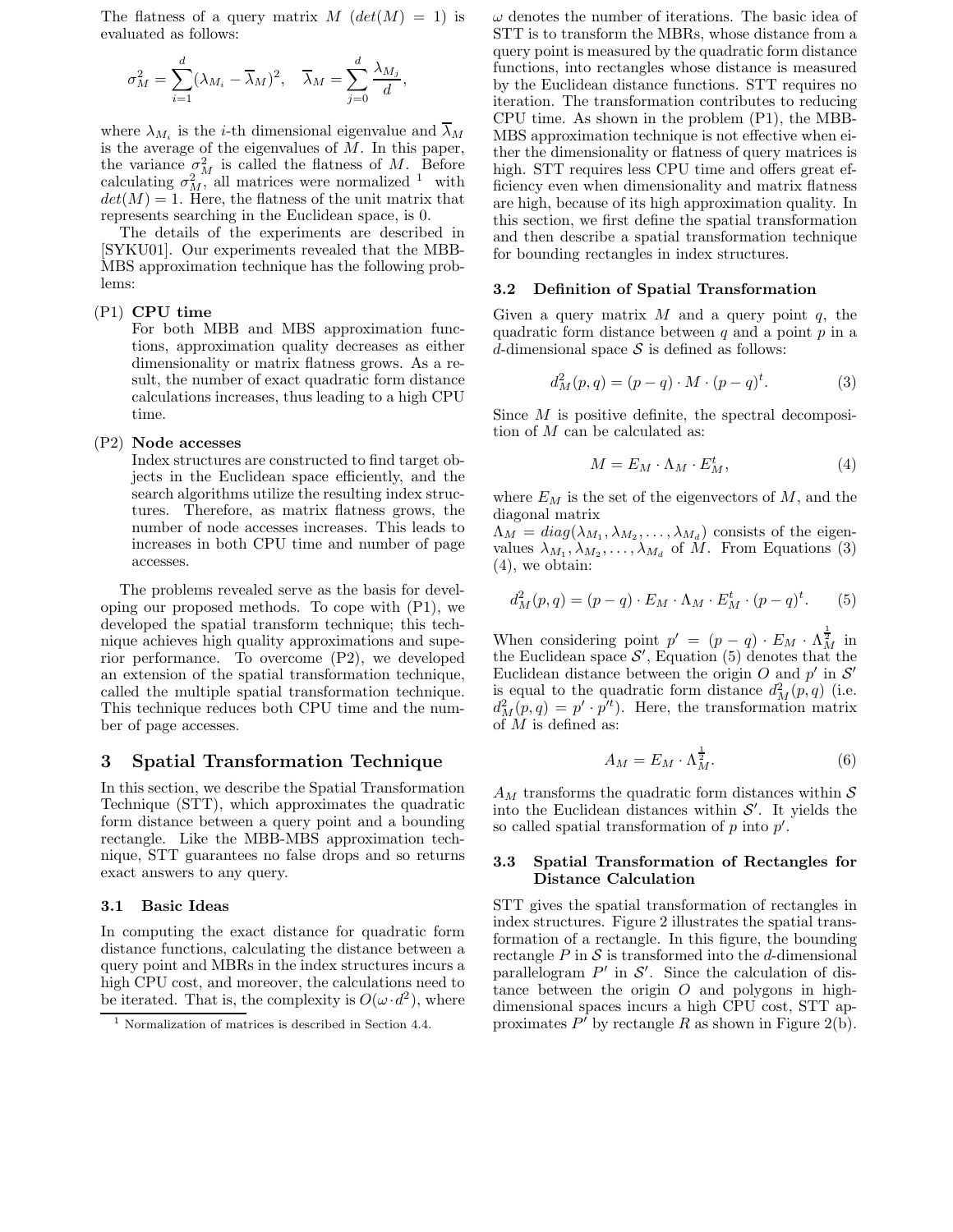

(a) A rectangle in the original space



(b) A rectangle calculated by STT



This approximation reduces the calculation cost of ellipsoid queries.

We assume a rectangle  $P$  within  $S$  and a query point q. Let  $p_a$  and  $p_b$  be endpoints of the major diagonal of  $P$  and  $l_i$  be the *i*-th dimensional edge length of  $P$ . It follows that point  $p'_a$  in  $\mathcal{S}'$  can be calculated by the spatial transformation of p*a*:

$$
p'_a = (p_a - q) \cdot A_M. \tag{7}
$$

We extract the following components from the components  $a_{ij}$  of  $A_M$ :

$$
\begin{array}{rcl}\n\phi_{ij} & = & \begin{cases}\n a_{ij} & (a_{ij} < 0) \\
 0 & (\text{otherwise}), \\
 a_{ij} & (a_{ij} > 0)\n\end{cases} \\
\psi_{ij} & = & \begin{cases}\n a_{ij} & (a_{ij} > 0) \\
 0 & (\text{otherwise}).\n\end{cases}\n\end{array}\n\tag{8}
$$

From Equations  $(7)$   $(8)$ , the rectangle R that totally encloses the d-dimensional parallelogram with respect to the spatial transformation of P can be calculated as  $^2$  :

$$
R = (r_a, r_b),
$$
\n
$$
r_{a_j} = p'_{a_j} + \sum_{i=1}^d l_i \cdot \phi_{ij}, \quad r_{b_j} = p'_{a_j} + \sum_{i=1}^d l_i \cdot \psi_{ij}
$$
\n
$$
(1 \le j \le d),
$$
\n
$$
(9)
$$

where  $r_a$  and  $r_b$  are endpoints of the major diagonal of R. Since R totally encloses  $P'$  in  $S'$ , the search algorithm can use the Euclidean distance  $d^2(R, O)$  instead of the quadratic form distance  $d_M^2(P,q)$  (i.e.  $d^2(R, O) \leq d^2(M(P, q)).$ 

For example, as shown in Figure 2, the query point  $q = (2, 2)$  and matrix:

$$
M = \left(\begin{array}{cc} 1.25 & -0.75 \\ -0.75 & 1.25 \end{array}\right)
$$

are given. When using  $M$ , the vertices  $p_a$ ,  $p_b$ ,  $p_c$  and  $p_d$  of the bounding rectangle P in S are transformed into the vertices  $p'_a, p'_b, p'_c$  and  $p'_d$  of the parallelogram  $P'$  in S', respectively. Also,  $R = (r_a, r_b)$  encloses P'.  $d_M^2(q, P)$  is approximated by  $d^2(R, O)$ , and we can utilize  $d^2(R, O)$  instead of  $d^2_M(q, P)$ .

#### **3.4 Search Algorithm**

Range queries and k-nearest neighbor queries are useful for multi-dimensional databases. An algorithm based on spatial transformation can efficiently support both types of queries. Since k-nearest neighbor queries are more complex and require higher cost than range queries, we will focus on the k-nearest neighbor search in this paper and describe one such algorithm for STT. Note that the idea of STT can be applied to any range query.

The search algorithm implements Equations (6) (7) (8) (9) for spatial transformation. However, its CPU cost would become excessive if it required these formulas to be used in the spatial transformation of all accessed rectangles. Therefore, we use the following two ideas to reduce the CPU cost.

First, the result of Equations (6) (8) does not depend on the position of the bounding rectangles accessed. Thus, the search algorithm solves these formulas before accessing the rectangles. The result can be applied to the spatial transformation of all rectangles visited.

Second, we reduce the calculation time relative to Equation (9). Note that, on average, half of the components  $\phi_{ij}$  and  $\psi_{ij}$  are 0. Therefore, in the implementation, the algorithm searches for all pairs of row number  $i$  and column number  $j$  whose components are  $\phi_{ij} \neq 0, \psi_{ij} \neq 0$  before accessing nodes in index structures. This preprocessing halves the CPU cost when calculating R (i.e.  $r_{a_j}$  and  $r_{b_j}$ ) with Equation (9).

Let  $c_{a_j}$  be the number of components in the j-th column where  $\phi_{ij} \neq 0$ , and  $u_{jk}$  be  $c_{a_j}$  row numbers of the components in the *j*-th column  $(k = 1, \ldots, c_{a_i})$ . Similarly, for  $\psi_{ij}$ , let  $c_{b_j}$  be the number of components in the *j*-th column where  $\psi_{ij} \neq 0$ , and  $v_{jk}$  be  $c_{b_j}$  row numbers of the components in the j-that column  $(k =$  $1, \ldots, c_{b_i}$ ). Functions for calculating the position of R with less computation time can be obtained by using  $u_{jk}$  and  $v_{jk}$ :

$$
R = (r_a, r_b),
$$
  
\n
$$
r_{a_j} = p'_{a_j} + \sum_{k=1}^{c_{a_j}} l_k \cdot \phi_{(u_{jk})j},
$$
\n(10)

 $2$  The proof of Equation (9) is described in [SYKU01].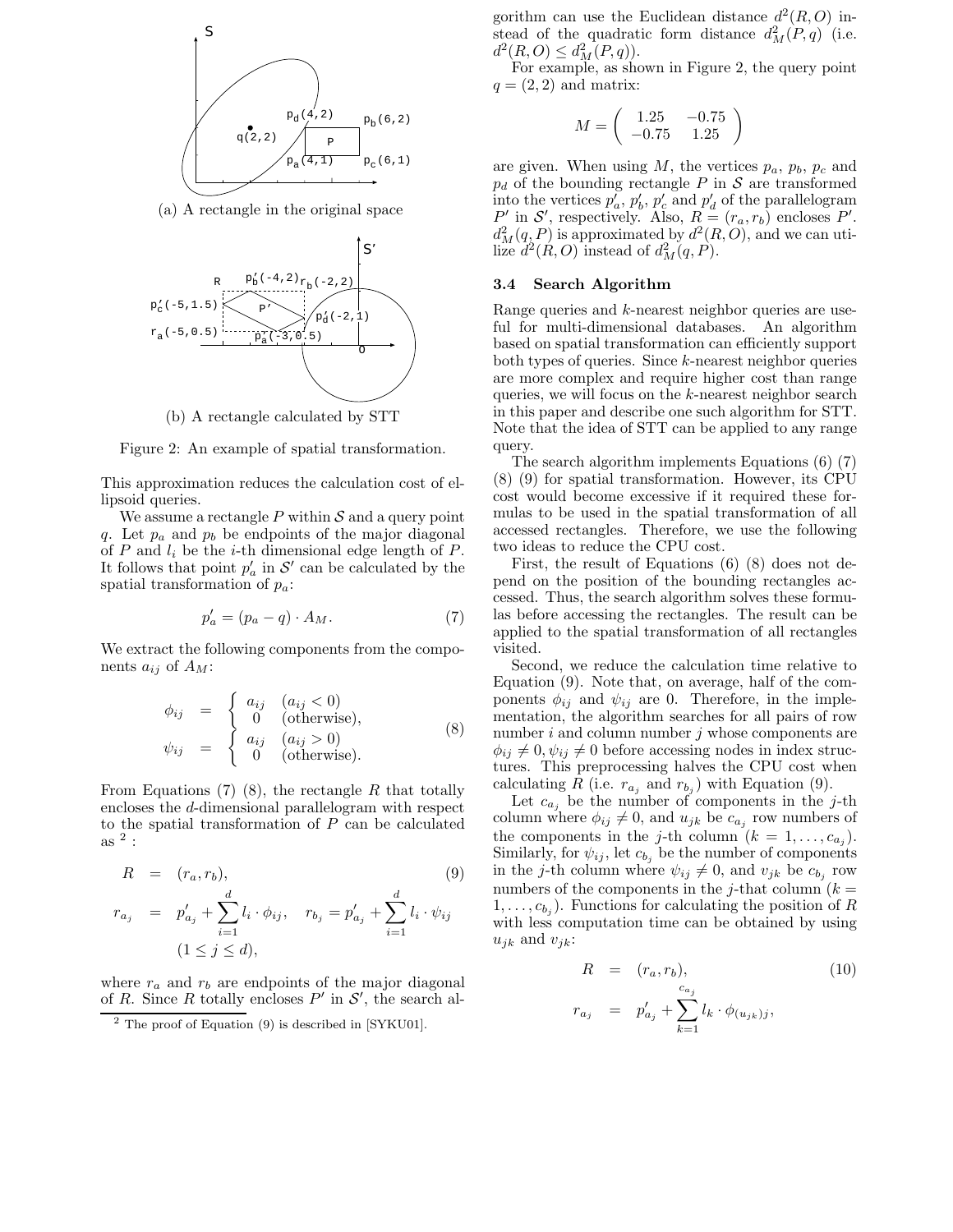| Procedure search(point <i>query</i> , matrix $M$ ,  |  |
|-----------------------------------------------------|--|
| integer $k$ )                                       |  |
| $\Phi$ M := analyzeMatrix(M);<br>1.                 |  |
| enqueue ( <i>a pointer to the root</i> , 0);<br>2.  |  |
| while $emptyQueue() = false do$<br>З.               |  |
| $N :=$ dequeue();<br>4.                             |  |
| 5.<br>if $N$ is a data node then                    |  |
| 6.<br>for each entry $\in N$ do                     |  |
| if dMBB-MBS(M)( $query$ , entry.vector)<br>7.       |  |
| $\leq$ nnlist[k].dist then                          |  |
| if $dM(query, entry. vector)$<br>8.                 |  |
| $\leq$ nnlist k .dist then                          |  |
| $nnlist[k].id := entry.id;$<br>9.                   |  |
| $nnlist[k].dist := dM(query,$<br>10.                |  |
| $entry$ . vector);                                  |  |
| 11.<br>sort <i>nnlist</i> by distance;              |  |
| 12.<br>pruneQueue (nnlist[k].dist);                 |  |
| endif<br>13.                                        |  |
| else<br>14.                                         |  |
| 15.<br>for each entry $\in N$ do                    |  |
| if $dMBB-MBS(M)(query, entry. rectangle)$<br>16.    |  |
| $\leq$ nnlist[k].dist then                          |  |
| $R$ := spatialTransformation( $query$ ,<br>17.      |  |
| $entry.\mathtt{rectangle}, \Phi M);$                |  |
| if $d(R, O) \leq \text{nnlist}[k].dist$ then<br>18. |  |
| if $dM(query, entry. rectangle)$<br>19.             |  |
| $\leq$ nnlist[k].dist then                          |  |
| enqueue (entry.ptr, dM (query,<br>20.               |  |
| $entry.\verb rectangle );$                          |  |
| endif<br>21.                                        |  |
| endif<br>22.                                        |  |
| 23. enddo                                           |  |
| 24. output $(nnlist)$ ;                             |  |
|                                                     |  |

Figure 3: k-nearest neighbor search algorithm for ellipsoid queries.

$$
r_{b_j} = p'_{a_j} + \sum_{k=1}^{c_{b_j}} l_k \cdot \psi_{(v_{jk})j},
$$

where each  $c_{a_j}$  and  $c_{b_j}$  averages  $d/2$ .

Figure 3 shows the search algorithm for ellipsoid queries using tree structures of the R-tree family. The search algorithm utilizes the spatial transformation of rectangles to evaluate the distance of a query point to the rectangles. STT and MBB-MBS approximation techniques incur lower CPU costs compared with the exact quadratic form distance function for distance calculations. Therefore, the search algorithm first calculates the approximation distance between a query point and a bounding rectangle when evaluating the distance to the bounding rectangle. If the calculated approximation distance is less than or equal to the distance of the query point to the actual k-th nearest neighbor, the exact distance to the rectangle is evaluated using the exact quadratic form distance function.

In the search procedure (see Figure 3), for initialization, the transformation matrix is calculated and its components are checked (step 1), and then the pair of a pointer to the root and 0 is stored in the priority queue (step 2). In step 4, the function dequeue()

dequeues the pair from the top of the priority queue, and extracts a node  $N$ . If  $N$  is a data node, the MBB-MBS approximation distance of every data object in the node is evaluated. If the approximation distance is less than or equal to the actual  $k$ -th nearest neighbor distance, the exact distance is evaluated (steps 5 to 8), and the data object together with its distance is stored in the nearest neighbor list (steps 9 to 12). If  $N$  is not a data node, the MBB-MBS approximation distance of every bounding rectangle is evaluated (step 16). If the MBB-MBS approximation distance of a rectangle is less than or equal to the actual  $k$ -th nearest neighbor distance, the spatial transformation of the rectangle is calculated from  $\Phi_M$  (step 17). In step 18, the Euclidean distance between  $O$  and  $R$  obtained by the spatial transformation is evaluated. If the distance calculated by the spatial transformation is less than or equal to the actual  $k$ -that nearest neighbor distance, the exact distance is evaluated (step 19).

Our experiments used not only the A-tree but also the R\*-tree. The A-tree is useful for ellipsoid queries as well as queries based on the Euclidean distance function. The A-tree search algorithm differs somewhat from the other methods in the R-tree family. The details of the A-tree search algorithm are described in [SYUK00].

#### **3.5 Dimensionality Reduction**

When the flatness of a query matrix is high, there are eigenvectors whose eigenvalue is small. In the space created by the spatial transformation, the dimensions corresponding to the eigenvalues contribute less to approximation quality although the dimensions require the same CPU cost as the others. The STT with dimensionality reduction eliminates dimensions whose eigenvalues are small in order to save on CPU costs.

Let  $r = (r_1, r_2, \ldots, r_d)$  be the closest vertex of R to  $O$  in  $S'$  created by the spatial transformation. When using dimensionality reduction, the distance of R to O can be determined as:

$$
\tilde{d}^2(R, O) = \sum_{i=1}^n (r_i)^2,
$$
\n
$$
n = COUNT\left(\lambda_j \ge \frac{\eta}{d} \cdot \sum_{i=1}^d \lambda_i\right)
$$
\n
$$
(j = 1, ..., d),
$$
\n(11)

where  $\eta$  is a threshold for dimensionality reduction, and  $\lambda_i$  is arranged in ascending order (i.e.  $\lambda_1 \geq \lambda_2 \geq$  $\ldots \geq \lambda_d > 0$ ). The function  $COUNT(\Gamma)$  gives the number of elements that satisfy requirement Γ. This formula shows that the dimensionality for distance calculation in S' is limited to  $n (n \leq d)$ . Thus, the dimensionality reduction reduces the calculation time relative to Equations  $(7)$   $(8)$   $(10)$  as well as Equation  $(11)$ to  $n/d$ . As query matrix flatness increases, n decreases and higher efficiency is achieved for the distance calculations.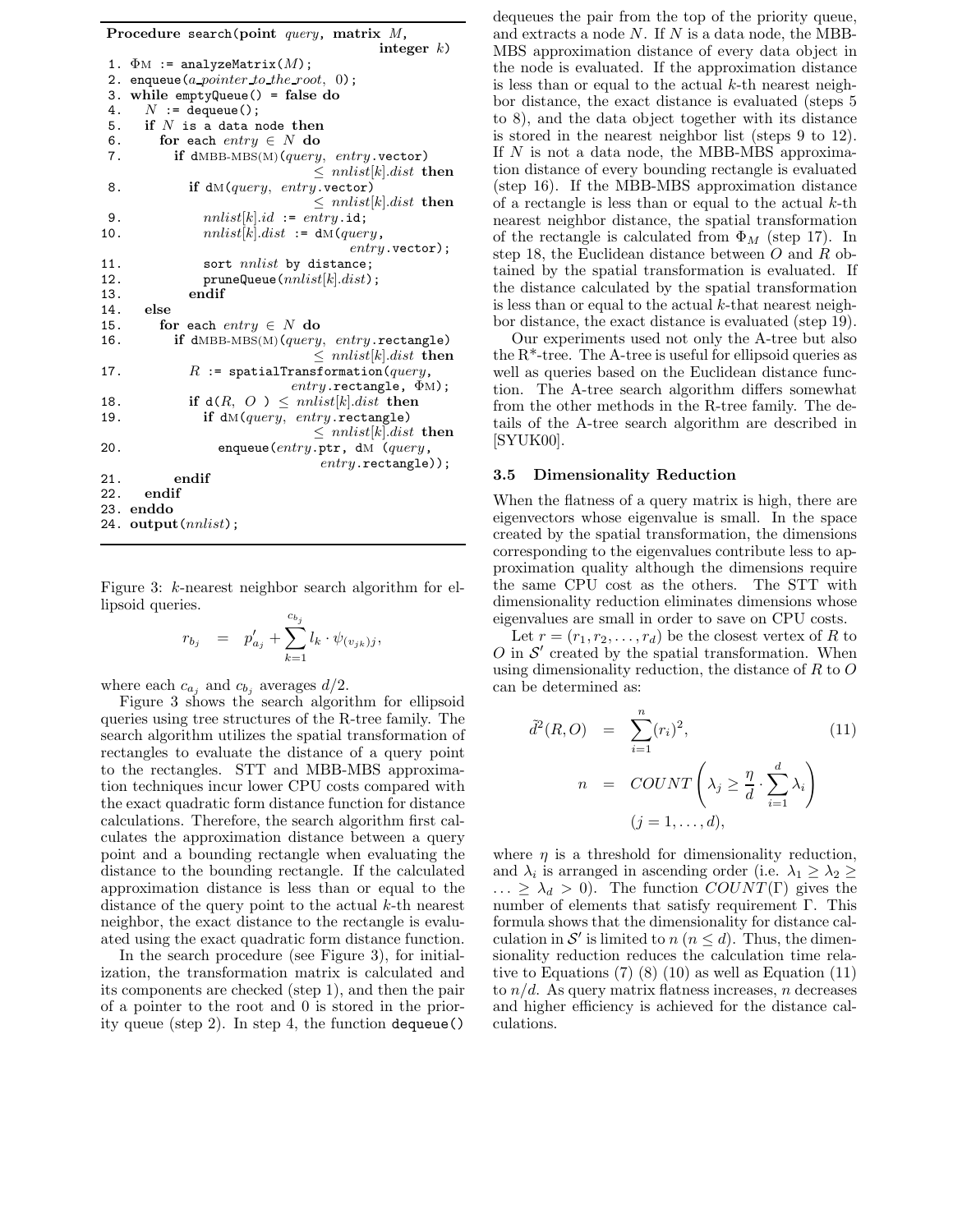

Figure 4: The multiple spatial transformation technique.

# **4 Multiple Spatial Transformation Technique**

In this section, we present the Multiple Spatial Transformation Technique (MSTT), which is an extension of STT. STT's approximation quality is high, however, the number of node accesses increases as query matrix flatness grows. This is because STT, as well as conventional search methods, utilizes a structure that is constructed by the Euclidean distance function. To overcome this problem, MSTT constructs tree structures based on various quadratic form distance functions and then chooses a structure that gives sufficient search performance; the search algorithm described in Section 3.4 utilizes such a chosen structure.

## **4.1 Basic Ideas**

We have revealed the node access problem (P2) in Section 2.2. The search methods for adaptive ellipsoid queries presented in [SK97] and [ABKS98] use index structures based on the Euclidean distance function. Accordingly, the number of node accesses increases as query matrix flatness grows, which leads to an increase in CPU cost and number of page accesses. MSTT overcomes this problem by selecting an arbitrary quadratic form distance function before constructing the index structures; the search algorithm utilizes the resulting structure. MSTT reduces both page accesses and CPU cost for ellipsoid queries.

MSTT can handle more than one index structure. For multimedia systems that attach importance to retrieval performance and can well afford the disk space, the use of more than one structure is effective in improving search performance. Figure 4 illustrates a retrieval mechanism based on MSTT. The mechanism first determines a typical ellipsoid query matrix X*<sup>i</sup>*  $(i = 1, \ldots, \varepsilon)$  from the user's query logs, and then constructs index structures based on X*i*. In query processing, the matrix X*similar* closest to the query matrix M is chosen, and target objects are found using the structure constructed by X*similar*. In particular, the query shown in Figure 4 requires search processing based on the Euclidean distance function if  $M = X_{similar}$ . This retrieval mechanism that adopts multiple indexing can accelerate search performance.

Disk prices continue to fall and disk unit capacity

is increasing rapidly. [GG97] shows that disk unit capacity and storage cost have increased /decreased a hundred times and ten thousand times, respectively; whereas disk access speeds have increased only ten-fold in the last twenty years. The resulting trend is to emphasize disk access speed counts over storage cost. In addition, reducing the search cost has a higher priority than reducing the insertion cost in many multimedia databases. It follows that there is a strong rationale for using more than one index to improve search performance.

#### **4.2 Indexing and Retrieval Mechanisms**

#### **Structure Construction:**

Let C be a matrix for constructing an index structure. The transformation matrix  $A_C$  of C is:

$$
A_C = E_C \cdot \Lambda_C^{\frac{1}{2}}.
$$

All data points included in the data set for constructing an index are transformed by  $A_C$ . For instance,  $A_C$  transforms a data point  $p$  in the data set into  $p' = p \cdot A_C$ . MSTT constructs an index structure  $\mathcal{I}_C$  based on the transformed data points.  $\mathcal{I}_C$  can efficiently support queries whose matrix is  $C$ .

#### **Query Processing by MSTT:**

For a query point  $q$  and a query matrix  $M$ , we first transform q into  $q' = q \cdot A_C$  to perform this query using  $\mathcal{I}_C$ . Given a new matrix  $M'$  for the query processing of M using  $\mathcal{I}_C$ :

$$
M' = A_C^{-1} \cdot M \cdot (A_C^{-1})^t,\tag{12}
$$

the quadratic form distance of  $M$  between  $p$  and  $q$  can be expanded as follows:

$$
d_M^2(p,q) = (p-q) \cdot M \cdot (p-q)^t
$$
  
=  $(p'-q') \cdot A_C^{-1} \cdot M \cdot (A_C^{-1})^t \cdot (p'-q')^t$   
=  $(p'-q') \cdot M' \cdot (p'-q')^t$ .

Thus, the query whose matrix is  $M'$  and point is  $q'$  using  $\mathcal{I}_C$  leads to the search result of the ellipsoid query of M. In particular, if  $M = C$ ,  $\mathcal{I}_C$  can efficiently support the query whose matrix is  $M$ , since  $M'$  is a unit matrix, which means the search is based on the Euclidean distance function.

#### **4.3 Similarity of Matrices**

When more than one index structure is constructed, the search process must choose one of them for access. To do so, we define the dissimilarity between a query matrix  $M$  and an index  $\mathcal{I}_C$  by using the matrix flatness.

Queries of M using  $\mathcal{I}_C$  utilize  $M'$ , calculated by Equation (12), as the query matrix. Let  $\lambda_{M_i'}$  be the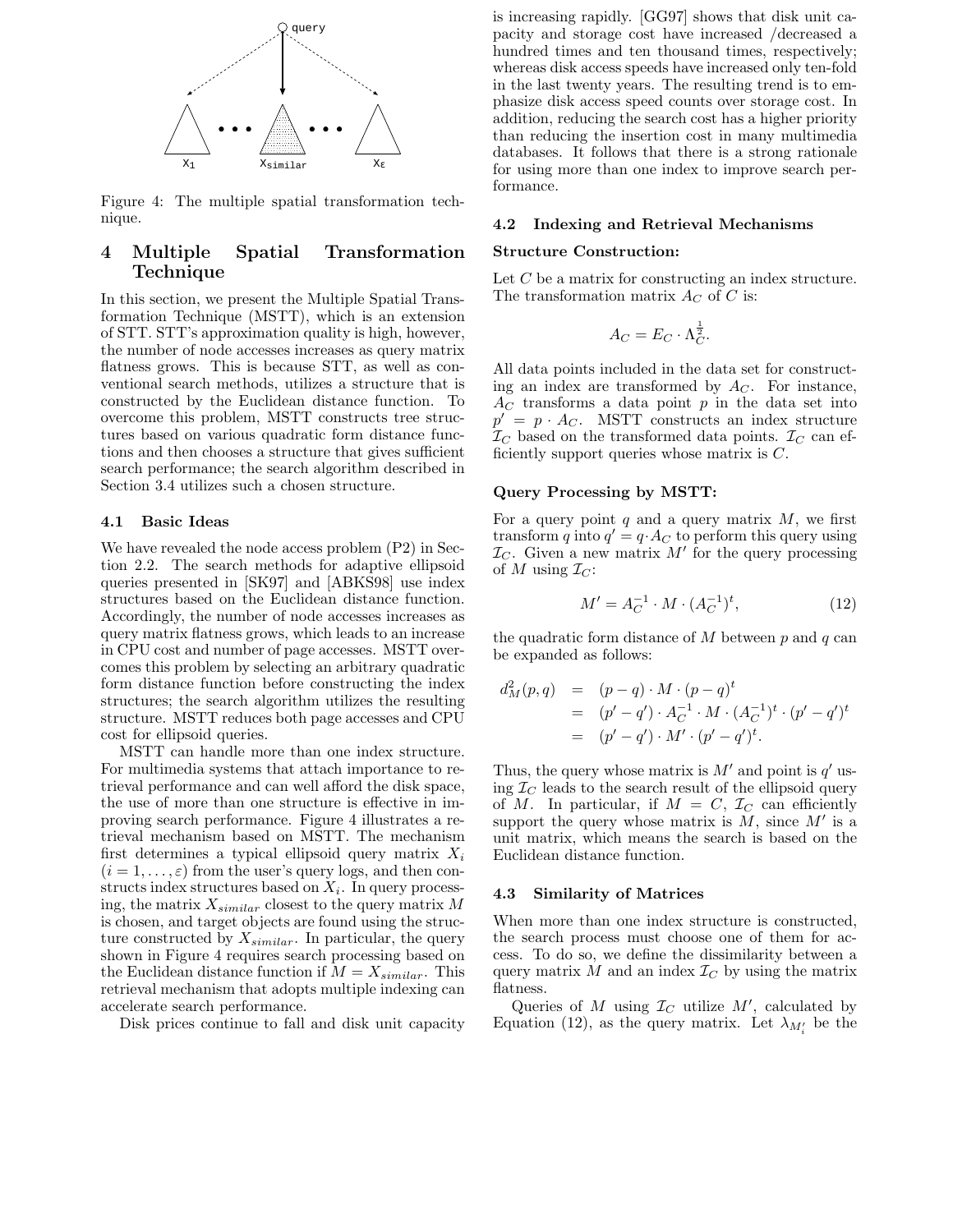Table 1: Variance of eigenvalues.

|              | $w_{\bm r}$ |        |        | 100    | .000    |
|--------------|-------------|--------|--------|--------|---------|
| $\sigma_M^2$ |             | 0.0307 | 76.489 | 7998.6 | 800214  |
|              | $=27$       | 64 777 | 93372  | 9.29e8 | 9.29e12 |

Table 2: Dimensions used for ellipsoid queries.

| $w_r$ |  |  |  |
|-------|--|--|--|
| n     |  |  |  |
|       |  |  |  |

*i*-th dimensional eigenvalue of  $M'$  and  $\lambda_{M'}$  be the average of the eigenvalues of M'. The variance  $\sigma_{M'}^2$  of the eigenvalues of  $M'$  is determined as follows:

$$
\sigma_{M'}^2 = \sum_{i=1}^d (\lambda_{M'_i} - \overline{\lambda}_{M'})^2, \quad \overline{\lambda}_{M'} = \sum_{j=0}^d \frac{\lambda_{M'_j}}{d} \qquad (13)
$$

We employ  $\sigma_{M'}^2$  as the measure of dissimilarity between  $M$  and  $\mathcal{I}_C$ . For a similarity search using MSTT, the effectiveness of  $\mathcal{I}_C$  relative to M improves as  $\sigma_{M'}^2$ decreases.

### **4.4 Normalization of Matrices**

To calculate the dissimilarity of queries and indices, all matrices must be normalized, i.e.,  $det(C) = det(M)$ 1 for matrices  $C$  and  $M$ . The normalized matrix  $N$  of M is obtained by:

$$
N = E_M \cdot \Lambda_N \cdot E_M^t, \quad \lambda_{N_i} = \lambda_{M_i} \cdot \left(\prod_{i=1}^d \lambda_{M_i}\right)^{-\frac{1}{d}}
$$

where the diagonal matrix  $\Lambda_N$  consists of the eigenvalues  $\lambda_{N_i}$  ( $i = 1, \ldots, d$ ) of N. C can also normalized in the same way.

#### **5 Performance Evaluation**

To verify the effectiveness of STT, we implemented the algorithm and compared it with the MBB-MBS approximation technique. We then measured the performance of MSTT.

We evaluated its performance using real data sets with size of 100,000. For the data sets, 8-D and 27- D feature vectors of color histograms were extracted from images. In assessing search performance, the page access number and CPU time were measured by the average of 100 queries. In our evaluation, we used 20-nearest neighbor queries; query data were different from the point data included in the indices, that is, query points were generated randomly and independently of data points. Page size was 8 KB. CPU time was measured on a SUN UltraSPARC-II 450 MHz. We used the A-tree [SYUK00], which provides superior performance for high-dimensional data, and chose the code with size of 6 bits per dimension for approximating the bounding rectangles and data objects in the A-tree structure. To obtain the similarity matrices M, we calculated the components  $m_{ij}$  of M using the following formula  $[HSE+95]$   $[ABKS98]$ :

$$
m_{ij} = exp(-\alpha (d_w(c_i, c_j)/d_{max})^2),
$$

where  $\alpha$  is a positive constant, and  $d_w(c_i, c_j)$  denotes the weighted Euclidean distance between the color  $c_i$ and  $c_j$ . The factors  $w = (w_r, w_g, w_b)$  represent the weighting of the red, green and blue components in RGB color space. In our evaluation,  $\alpha$  was 10, and both  $w_q$  and  $w_b$  were fixed to 1.  $w_r$  was varied from 1 to 1,000. We calculated the eigenvalues of every matrix for 8-D and 27-D data. Table 1 shows the result of this calculation for various values of w*r*. As shown in the table, matrix flatness increases as  $w_r$  grows when  $\alpha$ ,  $w_g$  and  $w_b$  are fixed.

For the dimensionality reduction technique, the best threshold  $(\eta = 0.01)$  from among three alternatives,  $\eta = 0.1$ ,  $\eta = 0.01$ ,  $\eta = 0.001$ , was chosen. Table 2 shows the dimensions n used for STT with respect to the matrices created in our experiments.

#### **5.1 Search Performance**

Figure 5 compares STT and the MBB-MBS approximation technique in terms of CPU cost. The A-tree was used as the index structure. The symbol STT(DR) means the CPU cost for the STT with dimensionality reduction. The number of page accesses is shown in Figure 6. Since STT and the MBB-MBS approximation technique utilize exact quadratic form distance functions, both require the same number of page accesses to perform ellipsoid queries. Thus, the difference in search time between STT and the MBB-MBS approximation technique depends on calculation complexity. As described in Section 1, ellipsoid queries incur high costs in calculating the distance between bounding rectangles and query points. Figure 5 shows that STT reduces CPU cost for all data sets. The effectiveness of STT increases as either dimensionality or matrix flatness grows. In particular, STT achieves a 74 % reduction in CPU cost over that of the MBB-MBS approximation technique for high dimensionality and matrix flatness.

We evaluated the STT performance using the R\* tree as well as the A-tree. STT using either the  $R^*$ tree or the A-tree was superior to the MBB-MBS approximation technique. The details of the experiments using the R\*-tree are described in [SYKU01].

#### **5.2 Analysis of Approximation Techniques for Elliptical Queries**

STT does not utilize the exact quadratic form distance functions to access bounding rectangles whose approximation distance from the query point exceeds the actual k-nearest neighbor distance, similar to the MBB-MBS approximation technique. Figure 7 shows the percentage of filtered exact quadratic form distance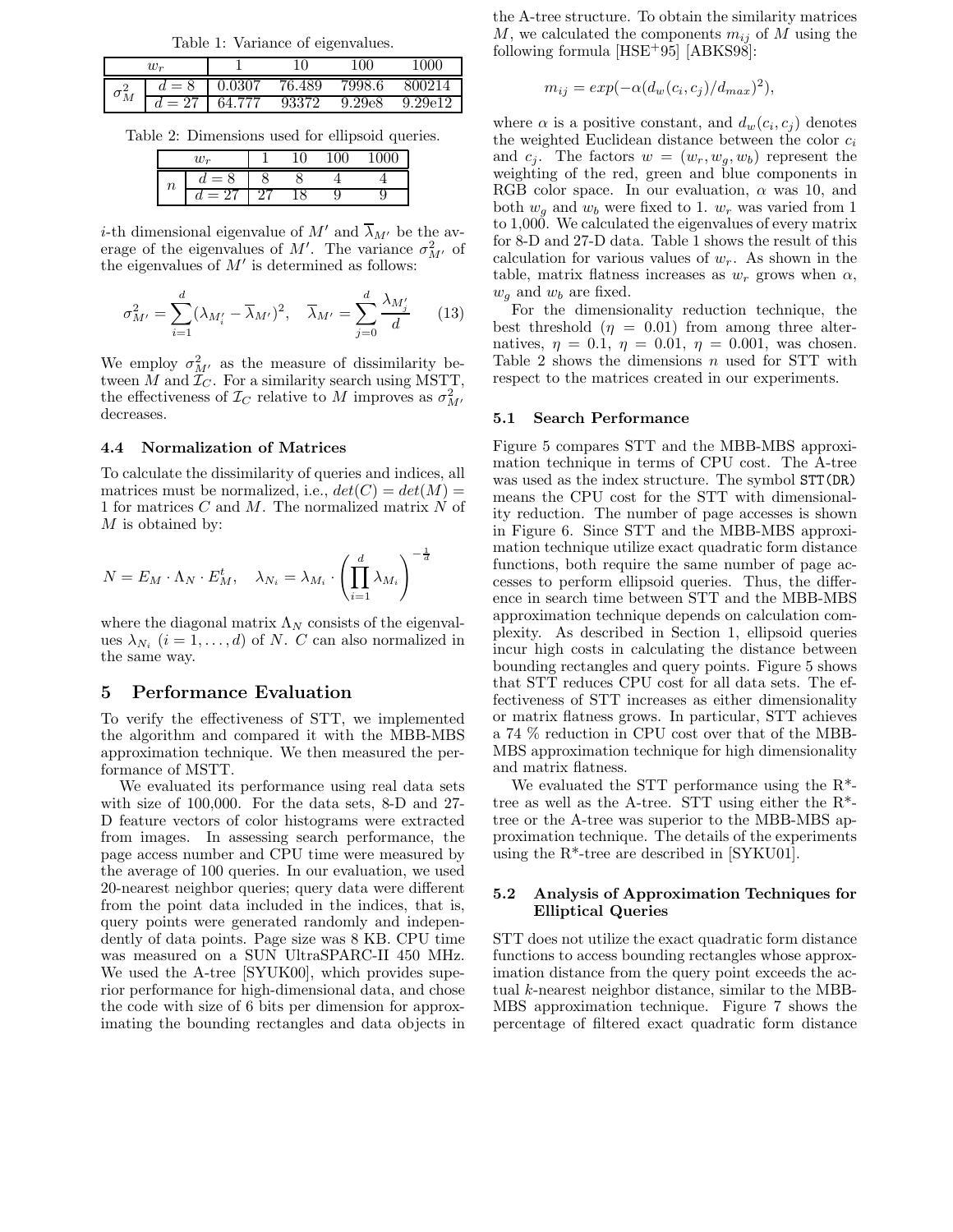

Figure 5: Comparison of STT with the MBB-MBS approximation technique in terms of CPU cost.

Figure 6: The number of page accesses for the MBB-MBS approximation technique.

Figure 7: Rate of filtered exact distance calculations for STT.

calculations versus the number of bounding rectangles accessed in search processing, that is, this figure illustrates the effectiveness of the approximation techniques. Although the efficiency of the MBB-MBS approximation technique decreases as the flatness of query matrix grows, the STT approximations efficiently filter exact quadratic form distance calculations for all queries. STT proves to be highly effective with high-dimensional data and queries whose matrix flatness is high as well as those with lower dimensionality and flatness. The effectiveness of STT yields a low CPU cost as shown in Figure 5.

The dimensionality reduction provided by STT eliminates dimensions that make only a slight contribution to the approximation of distance between query points and bounding rectangles. This technique becomes more effective in ellipsoid searches as the flatness of the query matrix increases. Since the flatness of query  $w_r = 1$  is relatively low, the query uses all dimensions in the search as shown in Table 2. On the other hand, for queries  $w_r = 100$  and  $w_r = 1000$ , both of which have flat ellipsoids, distance calculations are based on lower dimensionality. As Figure 7 shows, STT has high approximation efficiency with and without dimensionality reduction; as a result, the STT with dimensionality reduction has superior performance and a lower CPU cost.

#### **5.3Effectiveness of MSTT**

For a given query matrix, MSTT constructs an index structure based on the query matrix in order to support the query more efficiently. In these experiments, we measured the performance of MSTT with the following structures:

- (1) **Unit:** the index structures constructed from the unit matrix.
- (2)  $W_r = 10$ : the index structures constructed from the matrix  $w_r = 10$ .
- (3)  $W_r = 1000$ : the index structures constructed from the matrix  $w_r = 1000$ .

Figure 8 depicts the search performance for ellipsoid queries using these index structures <sup>3</sup> . Table 3 shows the dissimilarities between the three index structures and the four ellipsoid queries for 8-D and 27-D dimensions. The dissimilarities of index structures to queries were calculated using Equation (13). For any query, choosing the index structure that is most similar to the query minimizes search cost of the query. MSTT significantly reduces CPU costs and the number of page accesses for any query.

In addition, search cost is not proportional to dissimilarity. For example, queries whose dissimilarity is 0 incur some search cost since similarity searches entail some cost even in the Euclidean distance space. Note that the function is not a cost model. Dissimilarity allows the search algorithm to choose the index structure well suited to query matrices.

In practical situations, the dissimilarity of a given query matrix must be calculated for each index when

<sup>3</sup> Experiments for 8-D data are shown in [SYKU01].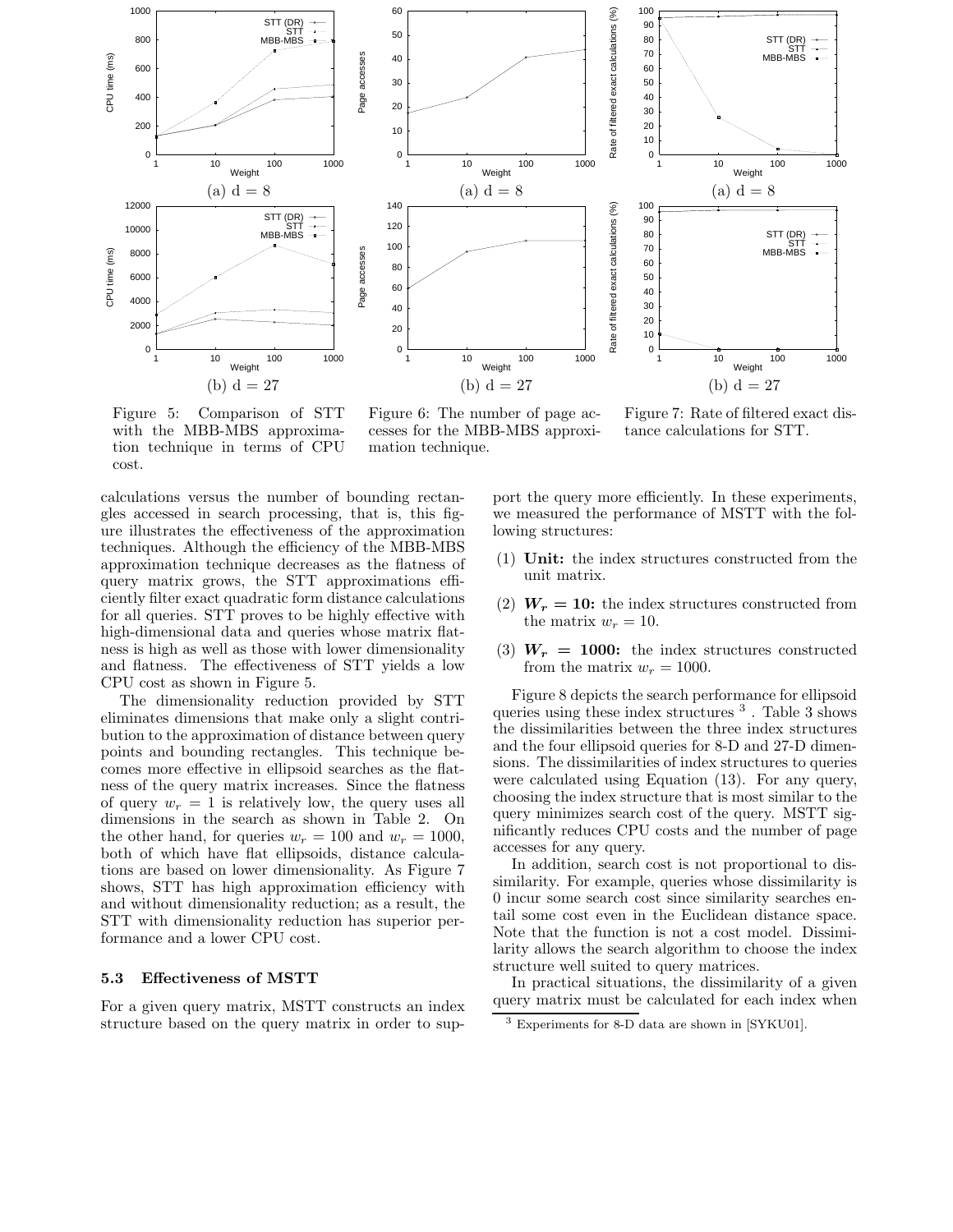

Figure 8: Search performance for MSTT. Figure 9: Behavior of the dissimilarity function.

trying to find the best index structure. The number of dissimilarity calculations grows as the number of created indices increases since the number of dissimilarity calculations equals the number of indices. However, each calculation incurs only a small CPU cost: 2 ms for 27-D data in our experiments. Since this is negligible compared with the overall search time, constructing various structures substantially improves search performance.

#### **5.4 Properties of the dissimilarity function**

In this section, we analyze the properties of the dissimilarity function defined in Section 4.3. We created 30 query matrices for 8 and 27 dimensions using weight w*<sup>r</sup>* as follows:

$$
w_r = 10^{random},
$$

where *random* is a randomly generated number between 0 and 3. Figure 9 shows how the dissimilarity function chooses an index structure. Each search cost for 30 queries was measured by the average of 100 queries. This experiment used three kinds of index, Unit,  $W_r = 10$  and  $W_r = 1000$ , such as the experiment shown in Section 5.3. The figure shows the following search costs:

- (1) **Dissimilarity:** the cost of search using index structures chosen by the dissimilarity function.
- (2) **Unit:** the search cost on index structures constructed from the unit matrix.
- (3) **Best:** the lowest search cost using the optimal index structure for each query matrix.

In the experiment using 27-dimensional data, the dissimilarity function chooses the index structure **Unit** for the query matrices whose  $w_r$  lies between 1 and 3,  $W_r = 10$  for  $w_r$  between 3 and 100, and  $W_r = 1000$ for  $w_r$  between 100 and 1,000. The choice of indices for 8-dimensional data is quite similar to that for 27 dimensional data. Although search cost determined by the function is not exactly equal to the search cost achieved by the optimal index structures, the function chooses a good structure for most of the query matrices. Moreover, compared with the index structure based on the Euclidean distance, index structures chosen by the dissimilarity function greatly reduce the search cost. Unlike the previous works [SK97] [ABKS98] that use one index structure based on the Euclidean distance, MSTT constructs various index structures, which allows the dissimilarity function to choose the structure well suited to the query matrices. This analysis demonstrates the effectiveness of MSTT.

## **6 Conclusions**

This paper described the Spatial Transformation Technique (STT), which offers excellent performance when searching for adaptive ellipsoid queries. First, we analyzed the MBB-MBS approximation technique and discussed its problems. Then, based on this analysis, we showed how STT can overcome these problems.

STT's high level of performance is due to its use of spatial transformation. Since the spatial transformation provides highly accurate approximations of the distance between query points and bounding rectangles, STT eliminates exact distance evaluations for most of the bounding rectangles accessed in the index structures. The mechanism of STT is remarkably